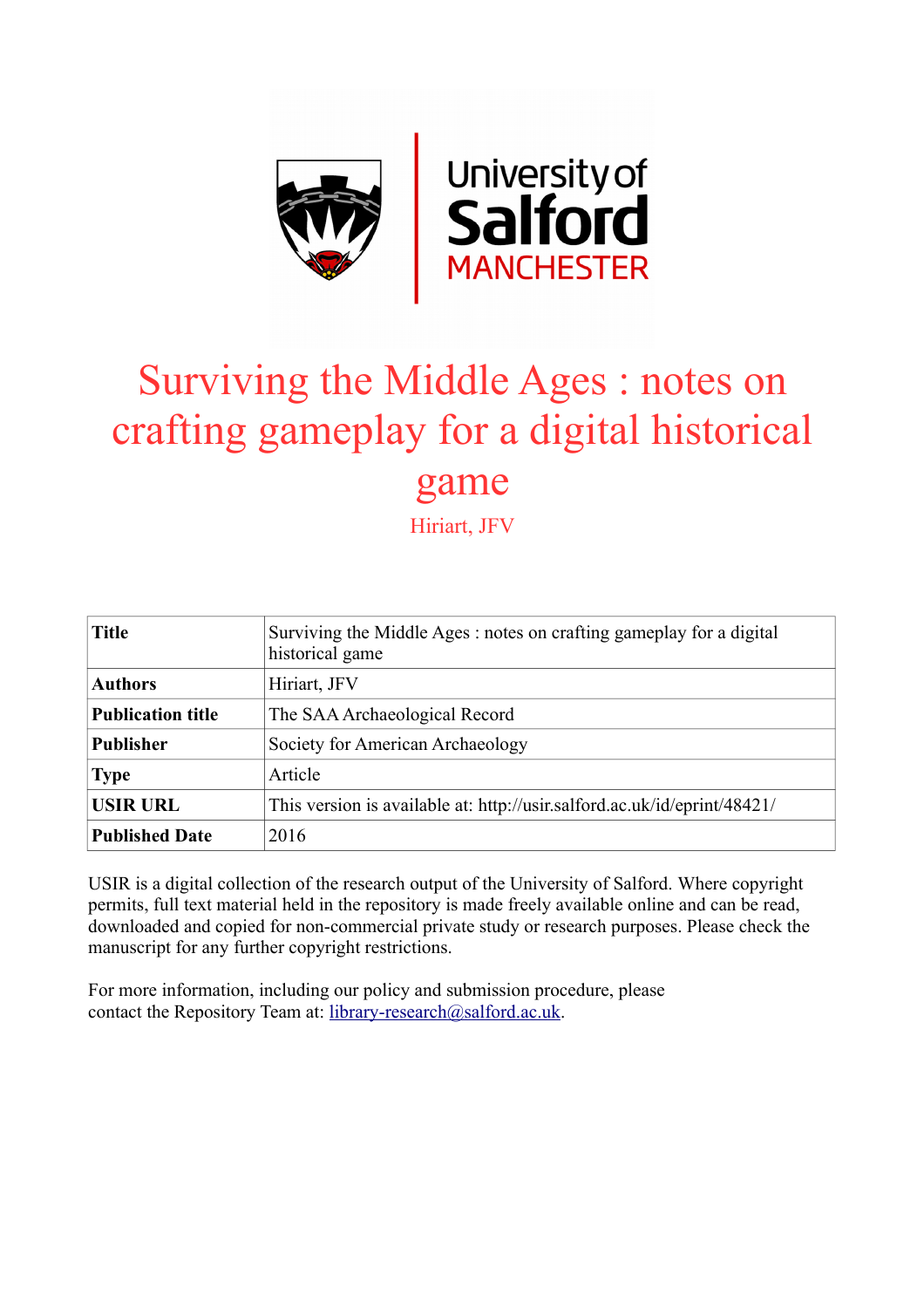$\mu$ 

## **SURVIVING THE MIDDLE AGES NOTES ON CRAFTING GAMEPLAY FOR A DIGITAL HISTORICAL GAME**

### **Juan F. Hiriart**

Juan F. Hiriart is a lecturer in the Department of Computer and Videogames at the University of Salford in Greater Manchester, United Kingdom.

The past is a foreign country: they do things differently<br>there," wrote L. P. Hartley (2002 [1953]) in the open-<br>ing lines of his novel *The Go-Between*. For me, the past<br>has always been fascinating, and so the multiplicit there," wrote L. P. Hartley (2002 [1953]) in the opening lines of his novel *The Go-Between*. For me, the past has always been fascinating, and so the multiplicity of ways in which people connect with history in one way or another. From the reading of historical fiction, the watching of films based on past events, or the engagement and participation in highly demanding forms of reenactment, a surprisingly large number of people find pleasure and satisfaction in traveling back in time. For them, "the past is not only present," as Rosenzweig and Thelen noted, "it is part of the present" (1999:178). As an avid gamer, and professional game developer, my interest in the past gravitated naturally to the study of the relationships between all these forms of historical engagement and digital games, arguably one of the most important media in the current cultural landscape.

For the last four years, I have been directing this interest to Ph.D. research investigating the dynamic intersections between history, learning, and computer games. Defined as practice-based research, this study builds up from the development of a historical game in which, giving myself complete freedom to experiment and put to the test different assumptions about historical gameplay, has become a useful tool to investigate the ways in which digital game technologies can be used to foster the meaningful and critical understanding of the past.

Following nothing more than my personal interest and intuition, I decided to situate my game in the early medieval period of Anglo-Saxon England. This turbulent moment of British history has always been interesting to me, as it was the time in which this land, although on the brink of being colonized by Danish invaders, became a single unified state with an identity that lasts to this day. Despite being very interested in this time period, I had to recognize that my knowledge of medieval British history was sketchy at best, so a good part of my energies at the beginning of the research

were devoted to immersing myself in the complexities of the Anglo-Saxon world. To become myself an informed traveler in this particular period, I selected and studied a wide selection of historical sources and materials. These were not restricted to academic texts but also considered a heterogeneous collection of historical engagements, the type of which Katie King (2008:12) encapsulates as "pastpresents," forms "in which pasts and presents very literally mutually construct each other." Among these, I thoroughly enjoyed the research of heritage sites, experimental archaeological reconstructions, reenactment groups, television series such as the Irish-Canadian production *Vikings*, and the excellent collection of Bernard Cornwell's books *The Warrior Chronicles*, very recently turned into a television series by BBC America.

A key part of any design process is the writing of a program, loosely defined as a "wish list" containing a set of criteria on which the design is based, and by which it will be evaluated. In this case, the design program had to consider at least four interdependent and interconnected in-game systems: representation, simulation, narrative, and play. As representation, the historical game had to allow players to visit the Anglo-Saxon world, granting the exploration of representative buildings, the meaningful interaction with believable characters, and the manipulation of objects and tools of cultural significance. As simulation, the world needed to be augmented with procedural algorithms communicating "how things worked" at the time. Non-player agents had to exhibit believable behaviors, communicating social and cultural patterns of interaction with other agents and the environment and reflecting the complex layers of meaning associated with the struggle of surviving in the harsh living conditions of medieval time. As narrative, the game had to convey factual information about the historical period while also letting players participate in the construction of a nonlinear storyline. Finally, and perhaps most importantly, the game needed to work as a game. It needed to be engaging and fun, setting into motion all the mechanisms that make games intrinsically motivating.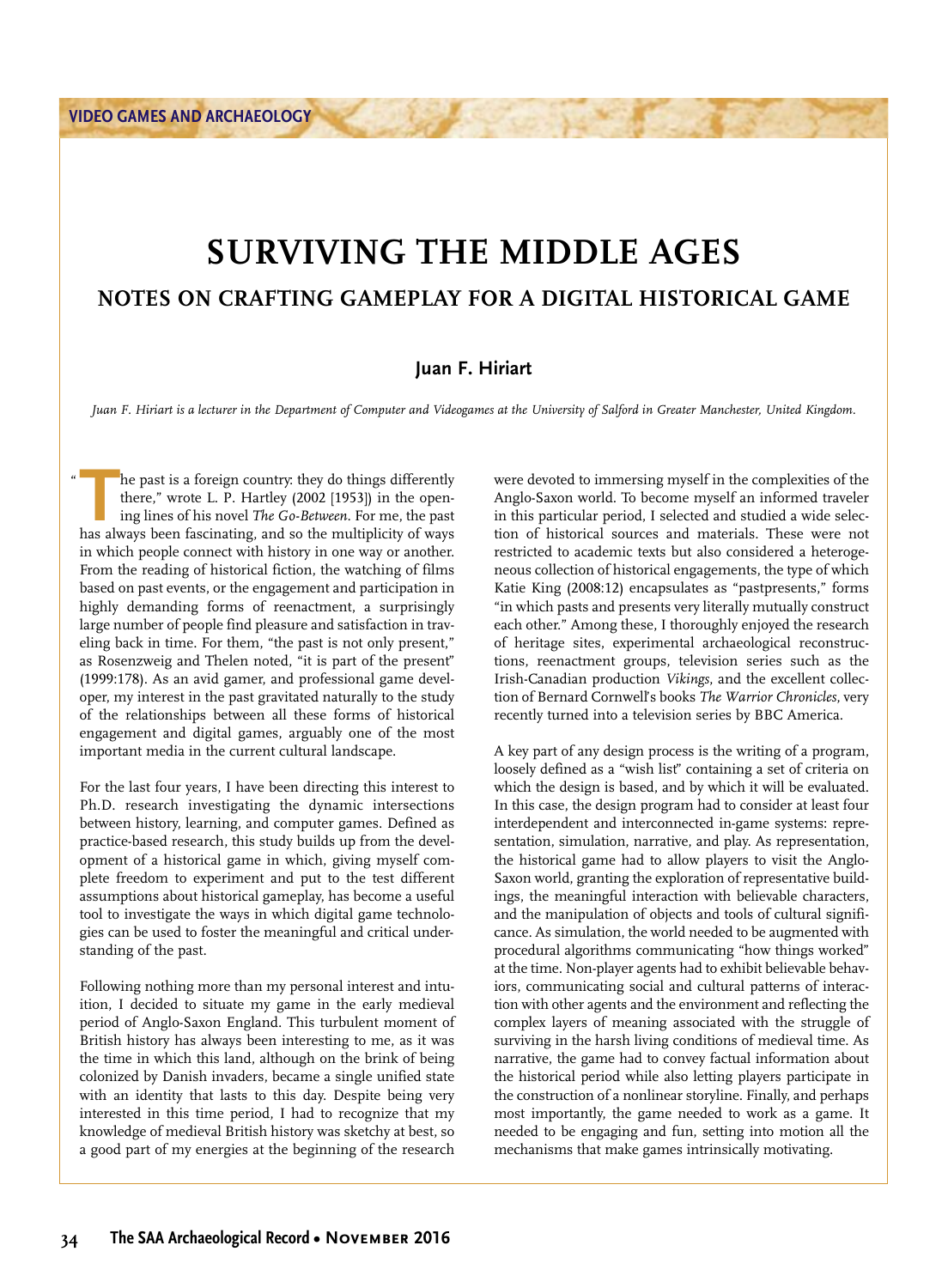

Figure 1. Third-person level of interaction within the Anglo-Saxon village. The player can freely explore the simulated world, build, and interact with *objects of cultural significance.*

Having an initial list with the components that would form the basis of the player experience, the task that followed consisted of devising initial ideas—gameplay and game mechanics—that could make it concrete in a digital artifact. At this stage, the temptation of following existent industryled game genres was very strong but needed to be restrained. A review of literature quickly shows how researchers facing a similar endeavor very often fall into the making of direct connections between existent commercial games and learning or epistemological approaches to history, without taking the time to consider historical gameplay as a *new design space*. Certainly, the analysis of games that already have been built is always useful, but in order to understand the "wicked" problem of designing historical gameplay, a different approach was needed. As a design process, the development of historical gameplay required experimenting with new ideas, establishing a productive dialogue between theory and praxis.

Admittedly, a project of this nature would have been impossible only a decade ago, where the building of a functional

game, even in a prototype state, would have been an almost impossible task for a single developer. Fortunately, the "democratization" of game development technology, a process led by game engine providers such as Unity, Unreal, and Crytek, has moved game development to a point in which even a single developer, without the extensive budget, knowledge, or specialization from big 200-team studios can quickly construct games exhibiting many of the state-of-theart technologies available in top commercial titles. For this project, I chose to work with the popular Unity game engine, a platform with which I have been working since its early versions were released. In my opinion, this engine and editor offer important advantages when trying to find creative solutions to complex design problems. Within the engine, every game entity can be malleably shaped by the addition of components, very much like adding blocks of new functionality as playing with Lego bricks. This component-based system greatly facilitates quickly implementing and evaluating new design ideas, introducing changes, or removing functionality without seriously compromising other systems already working in the game.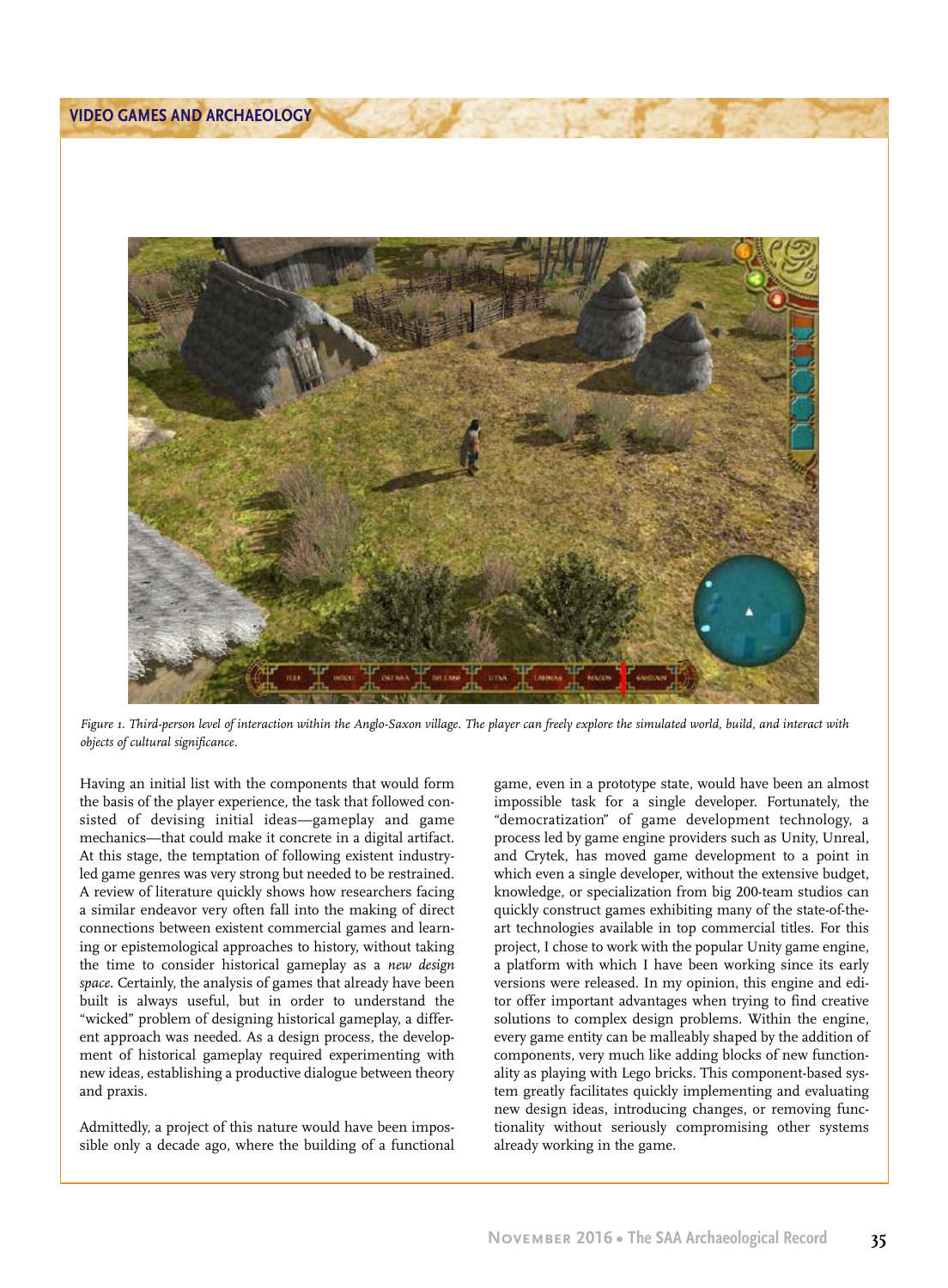#### **VIDEO GAMES AND ARCHAEOLOGY**



Figure 2. Top-level simulation of the Anglo-Saxon world. The environment is modeled through a hex-grid system reflecting environmental changes and *agent interaction.*

As the project progressed, a sequence of different prototypes was developed and evaluated. This process led not only to concrete "products" but also to the conception of provisional theories about historical gameplay. In this article, I would like to center my attention to one particular theory: the spatial perception of the game world and its relation to different historical conceptualizations.

The perception of space in video games is interfaced by the metaphor of the camera, which at a functional level dictates how the player sees the world and what he/she can do. In first-person shooters (FPS), for example, the camera is positioned at the player's head, remediating many of the cinematic conventions from the subjective shot. Moving the camera slightly backward, it becomes a third-person perspective, a point of perception that allows for a different type of embodiment and gameplay interaction. As the camera moves far away from the character and higher in altitude, the perspective becomes omnipresent, allowing the player to decenter his attention from the character to the game world. Interestingly, these shifts in distance, scope, and spatial perception can be productively associated with two separate historical epistemologies, also defined as a function of their distance to the object of study: micro- and macrohistory.